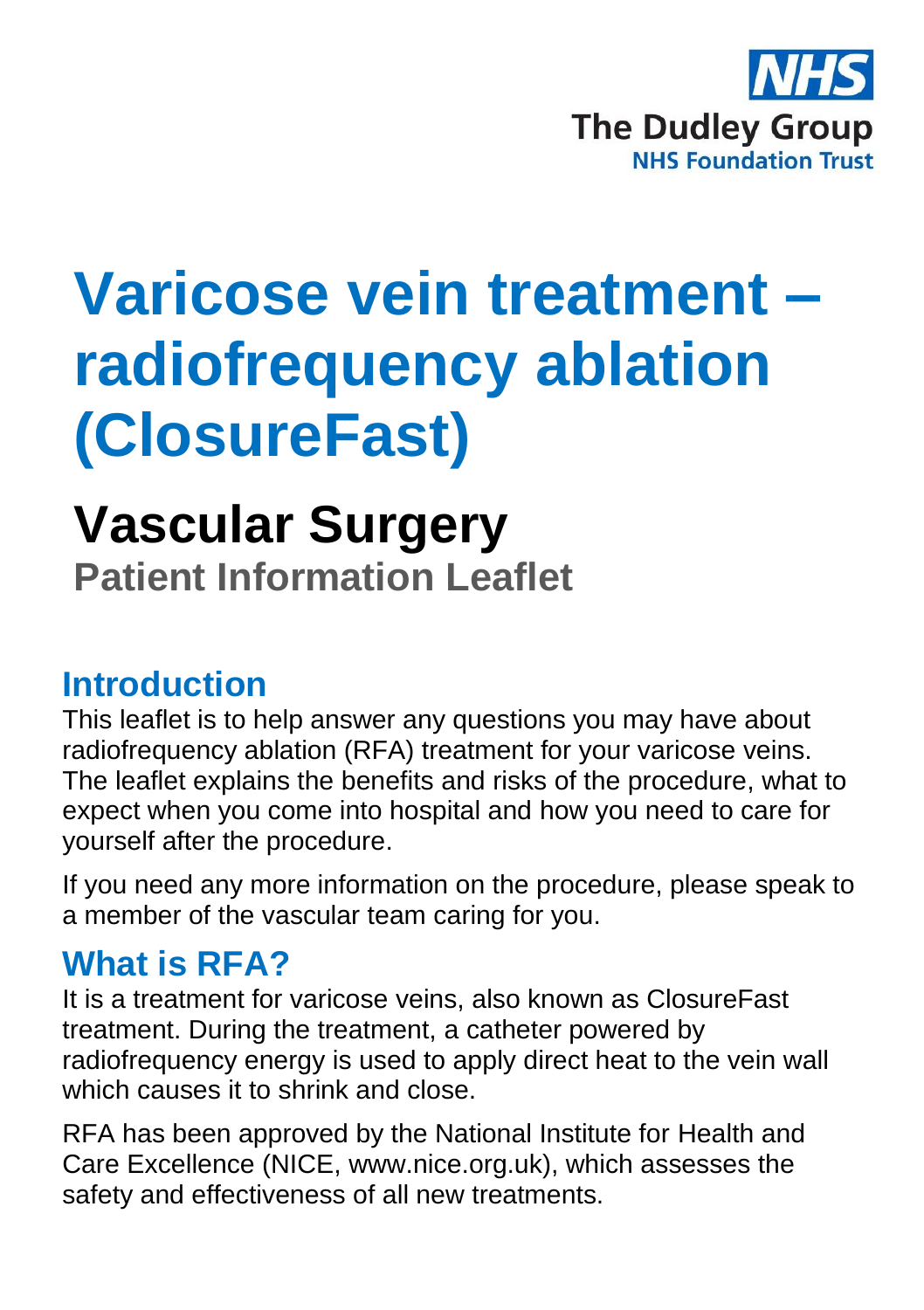## **What are the benefits of RFA?**

Traditional surgery for varicose veins involves making a cut in your groin to remove the affected vein. This is known as stripping. It is carried out using a general anaesthetic which means you are asleep for the procedure.

RFA is usually performed using a local anaesthetic which is medication that numbs a specific area of your body so it is pain free. This means that you will have a faster recovery and it avoids the risks associated with a general anaesthetic.

RFA avoids the cut in your groin and much of the bruising around the area where the vein is stripped. This means you are less likely to get a scar, complications such as a wound infection and pain after the surgery.

## **What are the risks of RFA?**

As with any medical procedure, RFA does have potential risks and complications. These include:

- Once the local anaesthetic wears off, you may get some pain and bruising along the line of the treated vein.
- Two or three out of every 100 patients may develop a lot of inflammation which will cause discomfort and lumpiness around the vein. This is known medically as phlebitis. This should settle after a few weeks.

Other risks are low but can occur. These include:

- Deep vein thrombosis (DVT) this is possible but happens less with RFA than with traditional stripping techniques.
- Numbness or pain related to damage to skin nerves. This is not common and is usually temporary.
- Burns to the skin which can occur during the heating process or can be caused by the dressings applied at the end of the operation.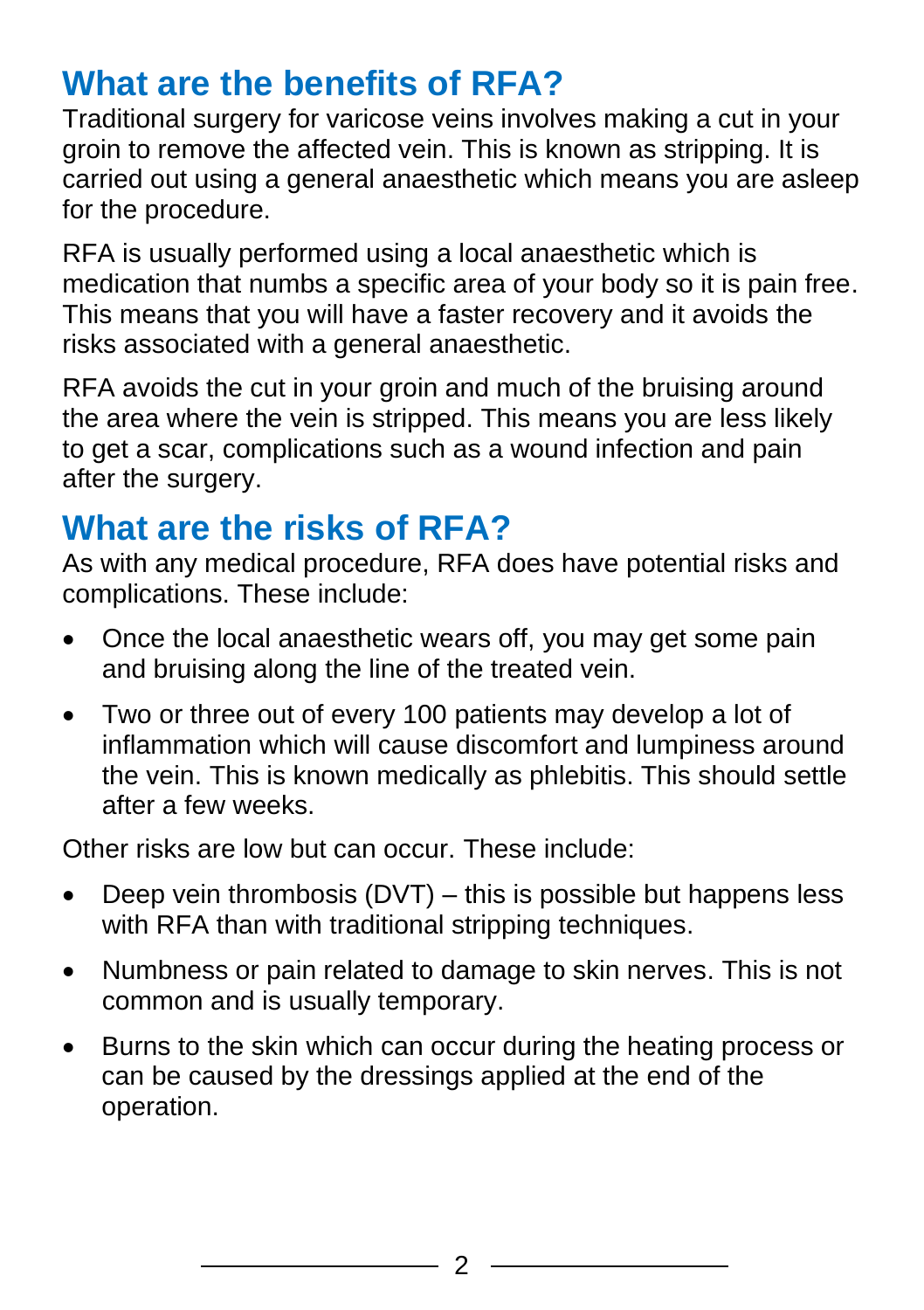## **What happens before the procedure?**

We want to involve you in all decisions about your care and treatment. After your consultation, if you decide to go ahead with the procedure, we will ask you to sign a consent form. In addition, as with any hospital procedure, we will need to take routine swabs for MRSA.

## **What will happen during the procedure?**

The procedure is usually performed using a local anaesthetic. Your surgeon will:

- Numb your skin with a local anaesthetic injection before making a small cut (two millimetres long) over the varicose vein.
- Put a tiny tube called a catheter into the vein that needs the treatment. Ultrasound images are used to make sure it is in the right place.
- Inject local anaesthetic and a cooling saline fluid along the length of the vein.
- Activate the radiofrequency energy to deliver heat to the vein wall. The vein wall shrinks and the vein is sealed closed (see figure 1).
- Slowly remove the catheter and use an ultrasound scan to check that the procedure has been successful.
- Put a dressing over the small cut.

In addition, often the surgeon will make a number of small cuts (one millimetre long) in the skin over the bulging vein so that it can be removed. This is also carried out under local anaesthetic. It is known medically as a phlebectomy.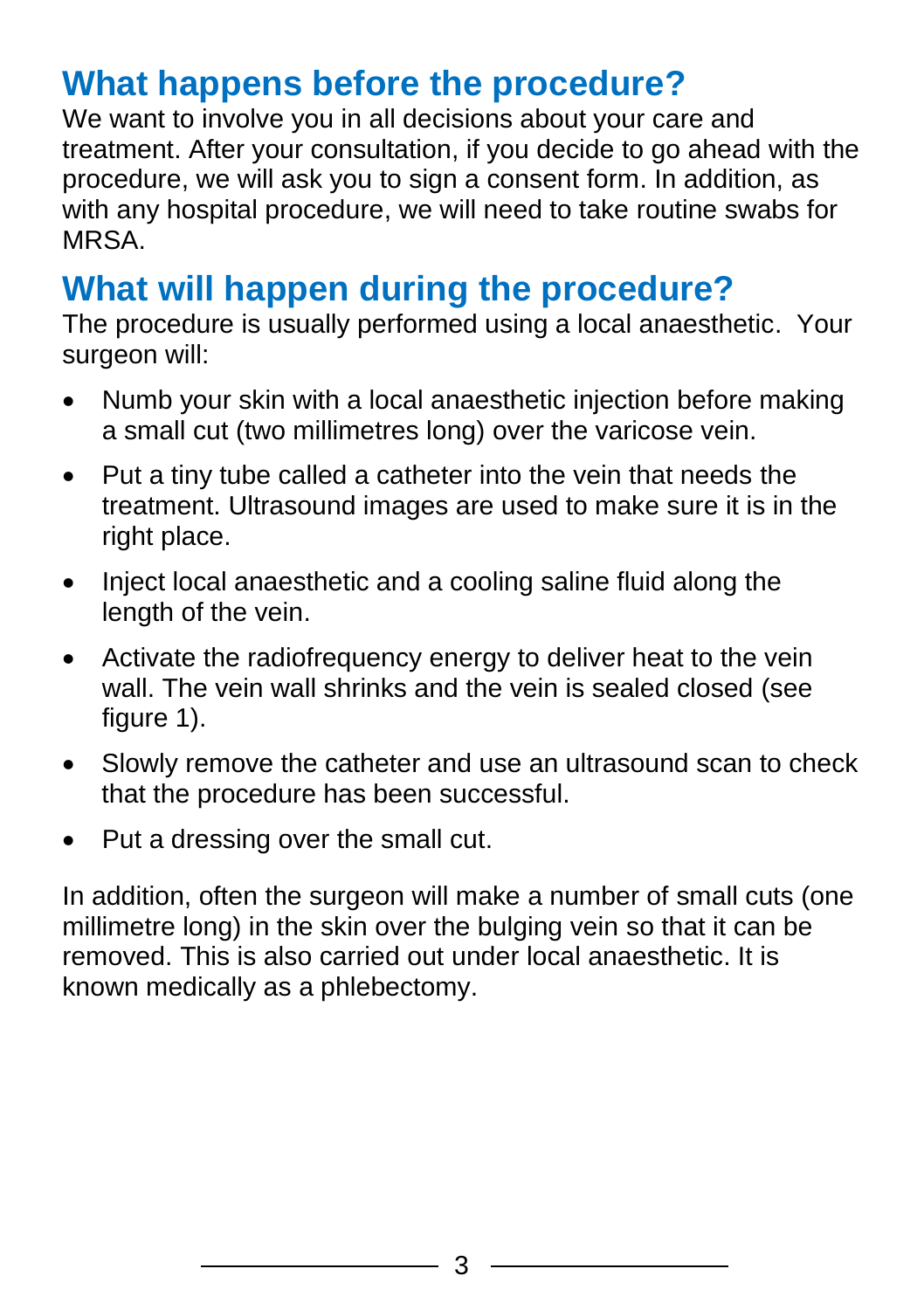

Disposable catheter inserted into vein

Vein heats and collapses

Catheter withdrawn, closing vein

Figure 1 shows radiofrequency ablation treatment of a varicose vein

## **What happens after RFA and when I go home?**

A support stocking is usually fitted on your leg after the procedure. Your surgeon will advise you about how long you will need to wear this but it may be for a few weeks.

You will be able to walk out of the hospital after your procedure, after the nursing staff have checked your blood pressure and dressings. You should not drive home and; therefore, you will need to arrange appropriate transport.

#### **Pain relief**

Your leg may be a little uncomfortable once the local anaesthetic has worn off and your leg will be slightly swollen. Painkillers such as paracetamol, if you can take it, should be adequate to treat this pain (always read the label; do not exceed the recommended dose).

#### **Exercise**

We recommend that you take a minimum of three 20 minute walks each day after the procedure.

Avoid strenuous exercise for a few days and then gradually build up the amount you do.

4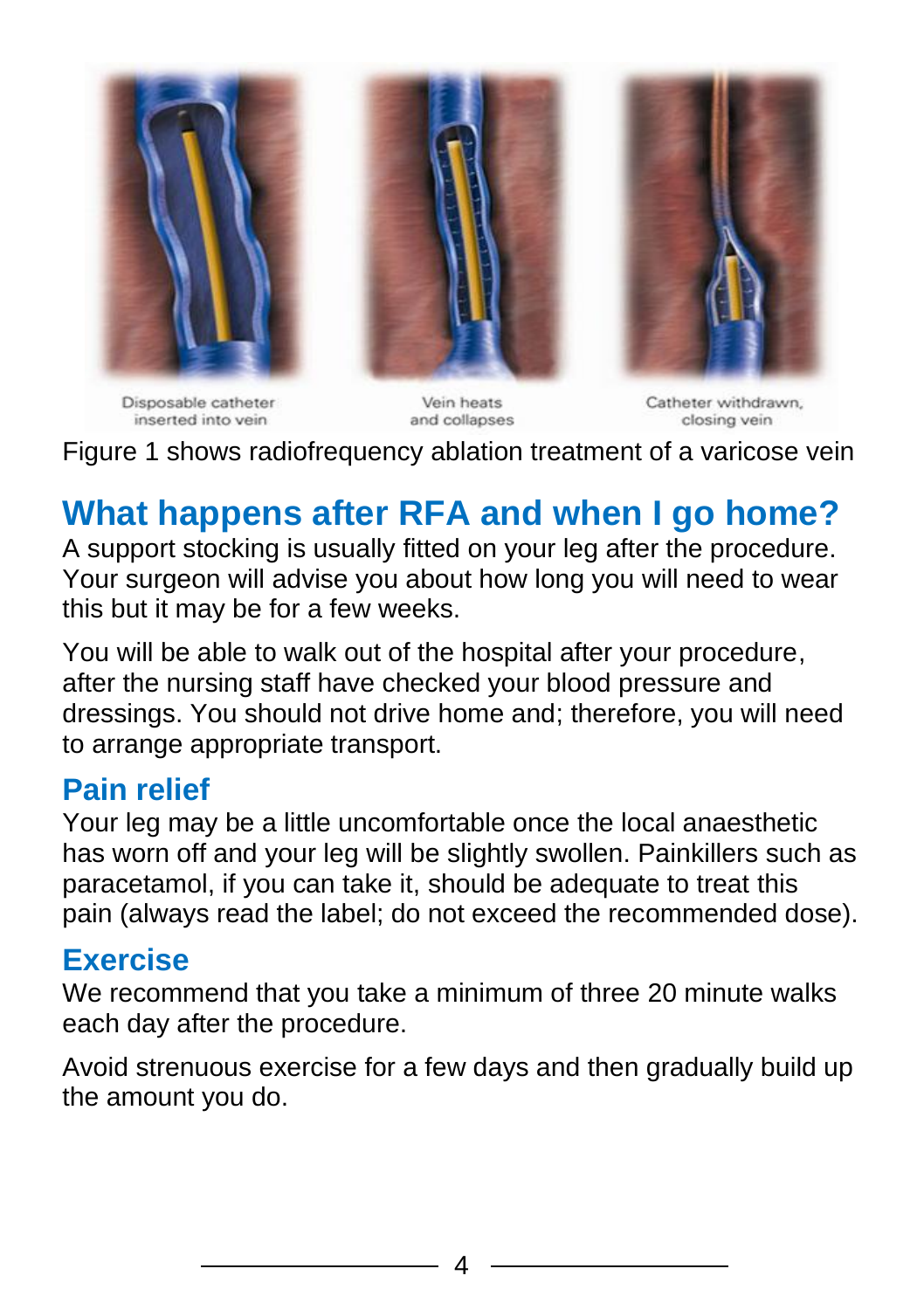## **Driving**

You should not drive for at least 48 hours after RFA and you should only drive when you are pain free and able to safely perform an emergency stop.

## **Going back to work**

You can usually return to work after 36 hours depending on your recovery and the type of work that you do.

## **Air travel**

We do not advise any form of air travel for at least four weeks after the procedure.

## **Will I have a follow-up appointment?**

If your surgeon recommends that you have a follow-up appointment, we will arrange this for you. We will send you this appointment by post, and it will usually take place six to eight weeks after the procedure. You will be able to discuss the results of your treatment at this time.

## **Can I find out more?**

You can find out more from the following weblink:

#### **NHS Choices**

<https://www.nhs.uk/conditions/varicose-veins/treatment/>